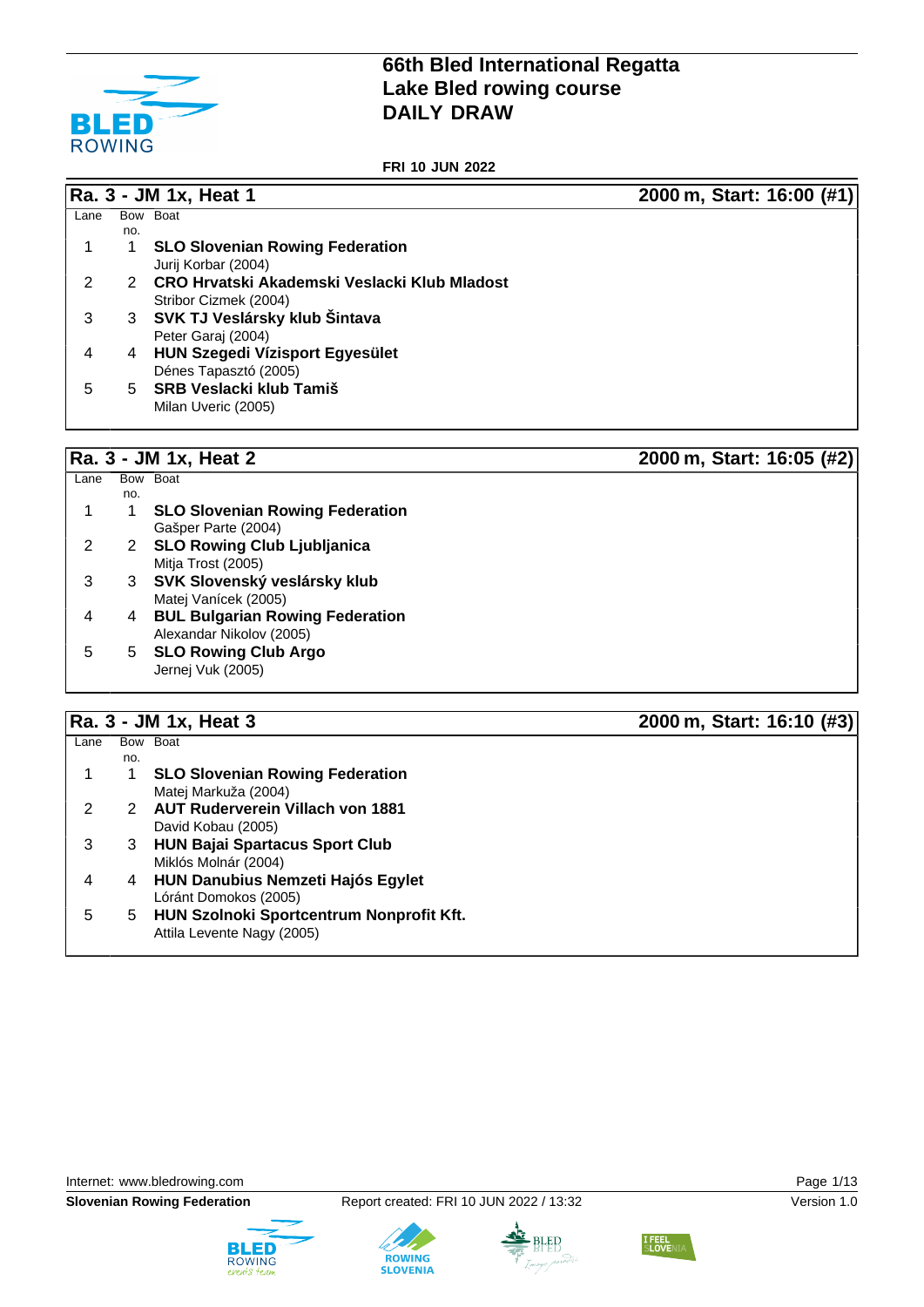

**FRI 10 JUN 2022**

**Ra. 3 - JM 1x, Heat 4 2000 m, Start: 16:15 (#4)**

| Lane | Bow | <b>Boat</b>                                  |
|------|-----|----------------------------------------------|
|      | no. |                                              |
|      | 1   | <b>SVK Slovak Rowing Federation</b>          |
|      |     | Peter Strecanský (2005)                      |
| 2    | 2   | HUN Gyori Atlétikai Club Evezos Szakoszátály |
|      |     | Pintér József Dániel (2005)                  |
| 3    | 3   | <b>SRB Veslacki klub Tamiš</b>               |
|      |     | Nemanja Badrljica (2004)                     |
| 4    | 4   | <b>SRB Veslacki klub Zrenex</b>              |
|      |     | Lav Adamov (2004)                            |
| 5    | 5.  | AUT Salzburger Ruderklub MÖVE                |
|      |     | Noah Roidmayer (2004)                        |
|      |     |                                              |

### **Ra. 3 - JM 1x, Heat 5 2000 m, Start: 16:20 (#5)**

Lane Bow Boat no. 1 1 **SLO Slovenian Rowing Federation** Gabrijel Potocnik (2004) 2 2 **HUN Szolnoki Sportcentrum Nonprofit Kft.** Zsombor Balog (2004) 3 3 **SLO Slovenian Rowing Federation** Arne Završnik (2005) 4 4 **SLO Rowing Club Argo** Luka Maric (2005) 5 5 **CRO Veslacki Klub Krka** Bartol Medic (2005)

### **Ra. 3 - JM 1x, Heat 6 2000 m, Start: 16:25 (#6)**

| Lane |     | Bow Boat                                     |
|------|-----|----------------------------------------------|
|      | no. |                                              |
|      |     | <b>SLO Slovenian Rowing Federation</b>       |
|      |     | Jakob Brglez (2004)                          |
|      |     | 2 SLO Slovenian Rowing Federation            |
|      |     | Aljaž Kunstelj (2005)                        |
|      | 3   | HUN Gyori Atlétikai Club Evezos Szakoszátály |
|      |     | Glazer Mario (2004)                          |
|      | 4   | SVK Slovenský veslársky klub                 |
|      |     | Marian Pucik (2022)                          |
|      |     |                                              |







**ROWING** 



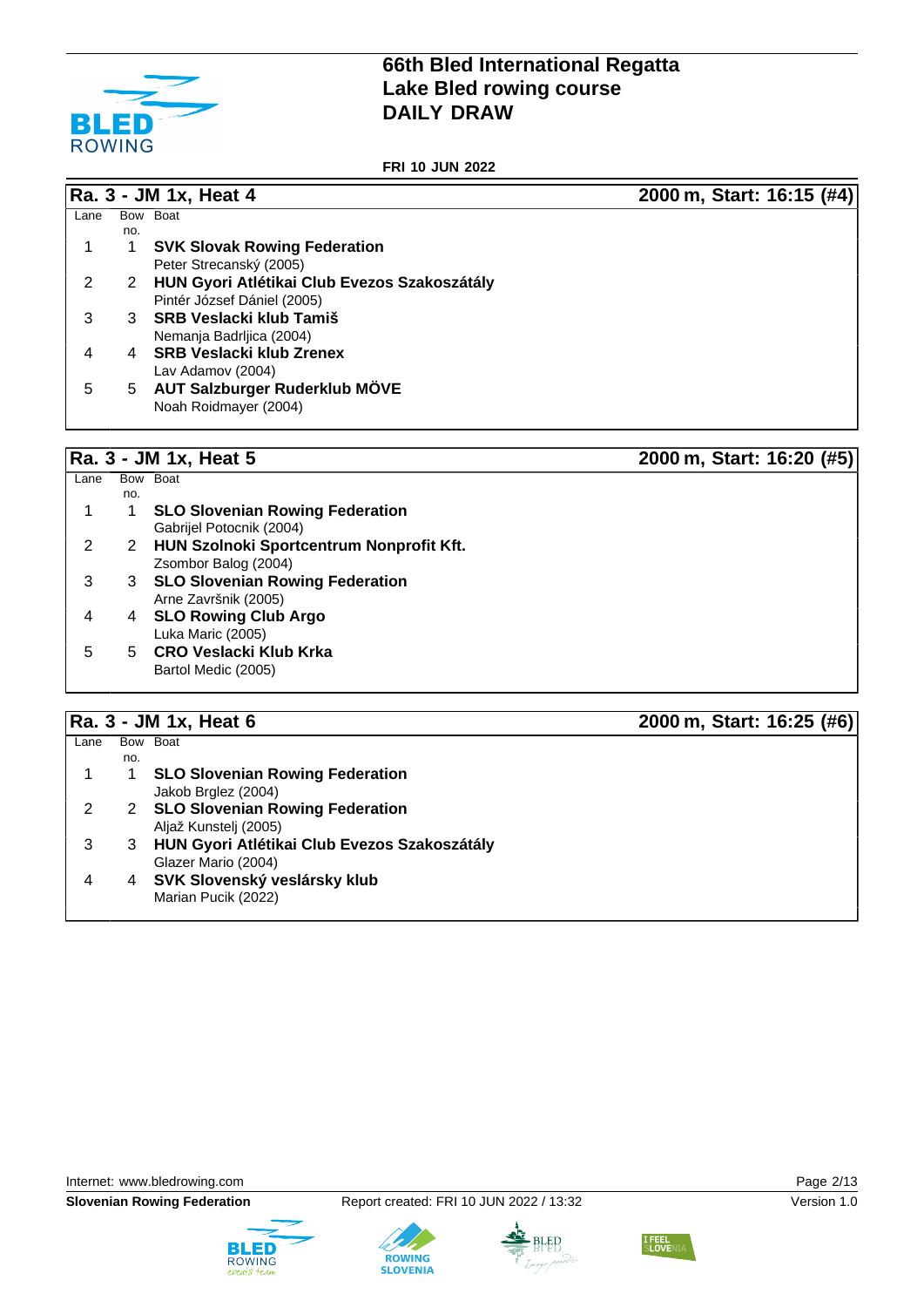

**FRI 10 JUN 2022**

**Ra. 4 - JW 1x, Heat 1 2000 m, Start: 16:30 (#7)**

| Lane |     | Bow Boat                                     |
|------|-----|----------------------------------------------|
|      | no. |                                              |
|      |     | <b>SLO Slovenian Rowing Federation</b>       |
|      |     | Jana Dremelj (2004)                          |
|      |     | 2 CRO Veslacki Klub Trešnjevka               |
|      |     | Elena Grncarovski (2004)                     |
| 3    | 3   | <b>AUT Ruderclub Wels</b>                    |
|      |     | Emma Damberger (2004)                        |
| 4    | 4   | <b>AUT Ruderverein Villach von 1881</b>      |
|      |     | Selina Bugelnig (2005)                       |
| 5    | 5.  | <b>HUN Bajai Spartacus Sport Club</b>        |
|      |     | Blanka Derekas (2005)                        |
| 6    | 6   | HUN Gyori Atlétikai Club Evezos Szakoszátály |
|      |     | Fuzi Boglarka (2005)                         |

### **Ra. 4 - JW 1x, Heat 2 2000 m, Start: 16:35 (#8)**

| Lane |     | Bow Boat                               |
|------|-----|----------------------------------------|
|      | no. |                                        |
|      |     | <b>HUN Hungarian Rowing Federation</b> |
|      |     | Luca Pádár (2005)                      |
| 2    |     | SLO Veslaški klub Bled                 |
|      |     | Amber Cop (2005)                       |
| 3    | 3   | <b>SRB Veslacki klub Smederevo</b>     |
|      |     | Milka Zdielar (2004)                   |
| 4    | 4   | <b>BUL Bulgarian Rowing Federation</b> |
|      |     | Andrea Karagyozova (2005)              |
| 5    | 5.  | CRO Veslacki Klub Zagreb               |
|      |     | Enola Kharboutly (2004)                |
| 6    | 6.  | SLO Veslaški klub Bled                 |
|      |     | Maša Churkina (2004)                   |
|      |     |                                        |

### **Ra. 4 - JW 1x, Heat 3 - Ccncelled 2000 m, Start: 16:40 (#9)**

Lane Bow Boat no.

### Lane Bow Boat no. 1 1 **HUN Hungarian Rowing Federation** Máté Kiss (2004), Bernát Hauser (2004) 2 2 **HUN Hungarian Rowing Federation** Ádám Rankó (2004), Bence Kiss (2004) 3 3 **CRO Veslacki Klub Trešnjevka** Frane Krišto (2004), David Fran (2004) 4 4 **CRO Veslacki Klub Zagreb** Goran Batoš (2005), Adam Cuckovic (2004) 5 5 **AUT Ruderverein Villach von 1881** Anton Pfurtscheller (2007), Christoph Spath-Glantschnig (2007)

Internet: [www.bledrowing.com](http://www.bledrowing.com) Page 3/13





**ROWING** 

**SLOVENIA** 





**Ra. 5 - JM 2-, Heat 1 2000 m, Start: 16:45 (#10)**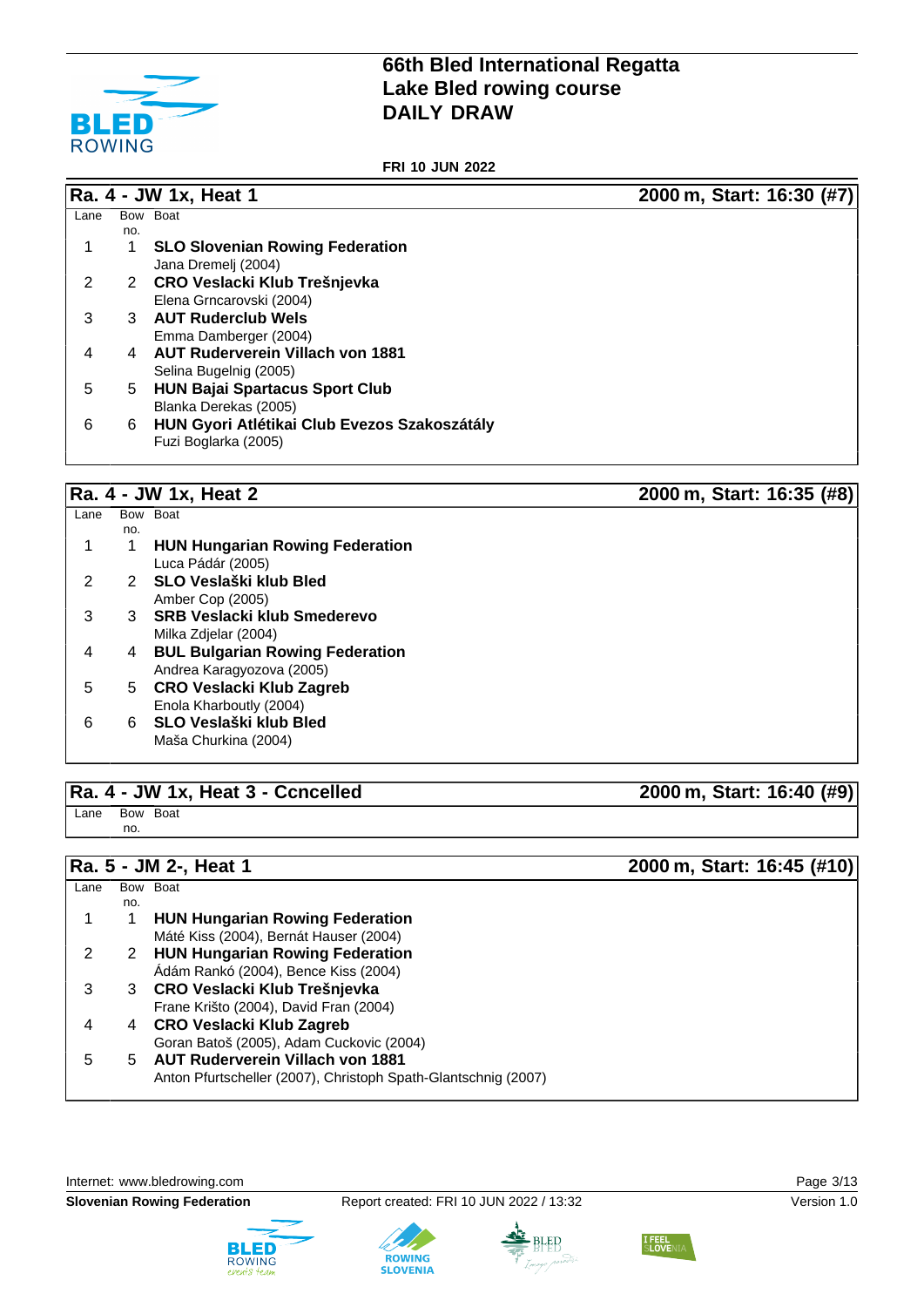

**FRI 10 JUN 2022**

**Ra. 5 - JM 2-, Heat 2 2000 m, Start: 16:50 (#11)**

| Lane | Bow | <b>Boat</b>                                         |
|------|-----|-----------------------------------------------------|
|      | no. |                                                     |
|      |     | <b>SLO Rowing Club Ljubljanica</b>                  |
|      |     | Vid Milisav Ribaric (2004), Jakob Pejovic (2004)    |
| 2    | 2   | <b>SUI Seeclub Luzern</b>                           |
|      |     | Lio Lampkowski (2004), Thaddaus Lange (2005)        |
| 3    |     | 3 AUT RV Albatros Klagenfurt / RV Villach v. 1881   |
|      |     | Nikolaus Strauss (2005), Bernd Pfurtscheller (2005) |
| 4    | 4   | <b>AUT Ruderverein Nautilus v.1878 Klagenfurt</b>   |
|      |     | Nicolas Zwanziger (2005), Cillian Zwanziger (2005)  |
| 5    | 5   | <b>AUT WRC Pirat / WRK Argonauten</b>               |
|      |     | Adam Cech (2006), Timon Schulte-Umberg (2006)       |

**Ra. 7 - JM 2x, Heat 1 2000 m, Start: 16:55 (#12)**

| Lane |     | Bow Boat                                      |
|------|-----|-----------------------------------------------|
|      | no. |                                               |
|      |     | <b>BUL Armeetz / CSKA</b>                     |
|      |     | Iliyan Stoilov (2005), Yoan Ivanov (2005)     |
|      |     | 2 CRO Croatian Rowing Federation              |
|      |     | Nikola Kontrec (2005), Joshua Nicoscia (2004) |
| 3    | 3.  | <b>HUN Hungarian Rowing Federation</b>        |
|      |     | Ádám Igar (2004), István Althammer (2004)     |
| 4    |     | 4 AUT RV Albatros Klagenfurt / RV Albatros    |
|      |     | Peter Litzllachner (2005), Leo Oswald (2004)  |
| 5    |     | 5 AUT WRC Pirat / 1. Wiener RC LIA            |
|      |     | Reischl Leo (2005), Aleks Svetina (2005)      |
|      |     |                                               |

# **Ra. 7 - JM 2x, Heat 2 2000 m, Start: 17:00 (#13)**

| Lane |     | Bow Boat                                        |
|------|-----|-------------------------------------------------|
|      | no. |                                                 |
|      |     | <b>SRB Veslacki klub Tamiš</b>                  |
|      |     | Lazar Kovacevic (2005), Andrija Rankovic (2005) |
|      |     | <b>HUN Hungarian Rowing Federation</b>          |
|      |     | Dominik Dávid (2004), Bálint Kocsis (2005)      |
|      |     | 3 CRO Croatian Rowing Federation                |
|      |     | Marin Smoljanovic (2004), Ivan Talaja (2005)    |
|      |     | 4 HUN Gyori Atlétikai Club Evezos Szakoszátály  |
|      |     | Gasztonyi Barnabás (2005), Romeo Toth (2005)    |
|      |     |                                                 |

Internet: [www.bledrowing.com](http://www.bledrowing.com) **Page 4/13** 









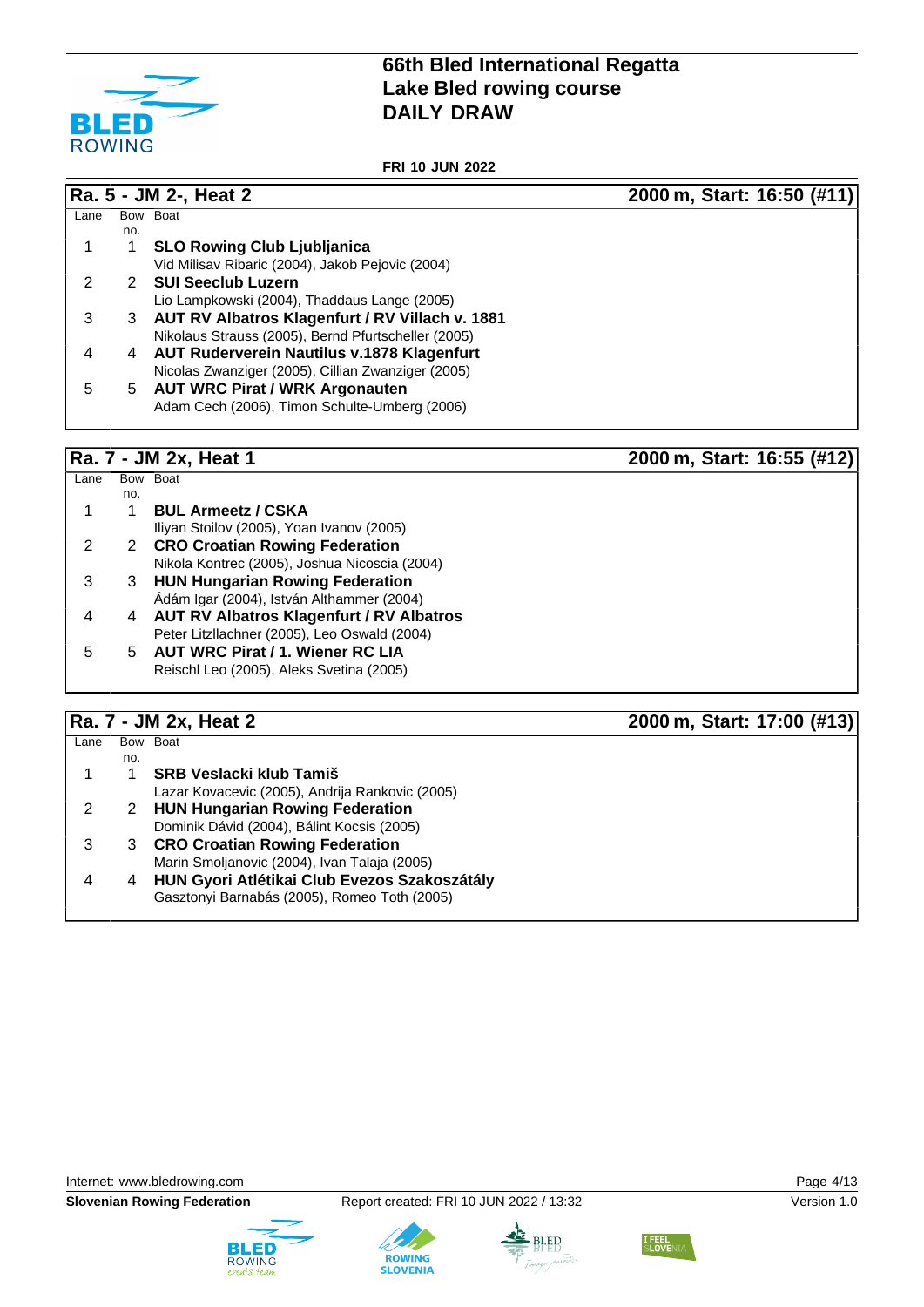

**FRI 10 JUN 2022**

**Ra. 9 - LM 1x, Heat 1 2000 m, Start: 17:05 (#14)**

| Lane | <b>Bow</b>     | <b>Boat</b>                                  |
|------|----------------|----------------------------------------------|
|      | no.            |                                              |
| 1    | 1              | <b>AUT Ruderverein Wiking Linz</b>           |
|      |                | Konrad Hultsch (2001)                        |
| 2    | 2.             | SLO Veslaški klub Bled                       |
|      |                | Jure Hojkar (2003)                           |
| 3    |                | 3 HUN Hungarian Rowing Federation            |
|      |                | Zalán Fekete (2003)                          |
| 4    | $\overline{4}$ | <b>AUT Ruderverein "Albatros" Klagenfurt</b> |
|      |                | Kristjan Korenjak (2003)                     |
| 5    | 5              | <b>AUT Ruderverein Villach von 1881</b>      |
|      |                | Bernd Gutschi (2002)                         |

### **Ra. 9 - LM 1x, Heat 2 2000 m, Start: 17:10 (#15)**

 $Lane$ no. Bow Boat 1 1 **HUN Külker Evezos Klub** Bence Tamas (1992) 2 2 **HUN Hungarian Rowing Federation** Vencel Galcsó (1998) 3 3 **AUT Ruderverein Wiking Linz** Mario Minichberger (2003) 4 4 **HUN Bajai Spartacus Sport Club** János Cselinácz (1996) 5 5 **SLO Rowing Club Ljubljanica** Jordan Arih Kranjec (2003)

### **Ra. 10 - LW 1x, Heat 1 2000 m, Start: 17:15 (#16)**

# **Ra. 10 - LW 1x, Heat 2 2000 m, Start: 17:20 (#17)**

| Lane | Bow Boat |                                   |
|------|----------|-----------------------------------|
|      | no.      |                                   |
|      |          | <b>SUI Seeclub Luzern</b>         |
|      |          | Julia Ruckli (1998)               |
|      |          | 2 SLO Slovenian Rowing Federation |
|      |          | Ruby Cop (2003)                   |
|      |          | 3 AUT Wiener Ruderklub Donau      |
|      |          | Anna Schäfer (2001)               |
|      |          |                                   |

Internet: [www.bledrowing.com](http://www.bledrowing.com) Page 5/13





**ROWING** 



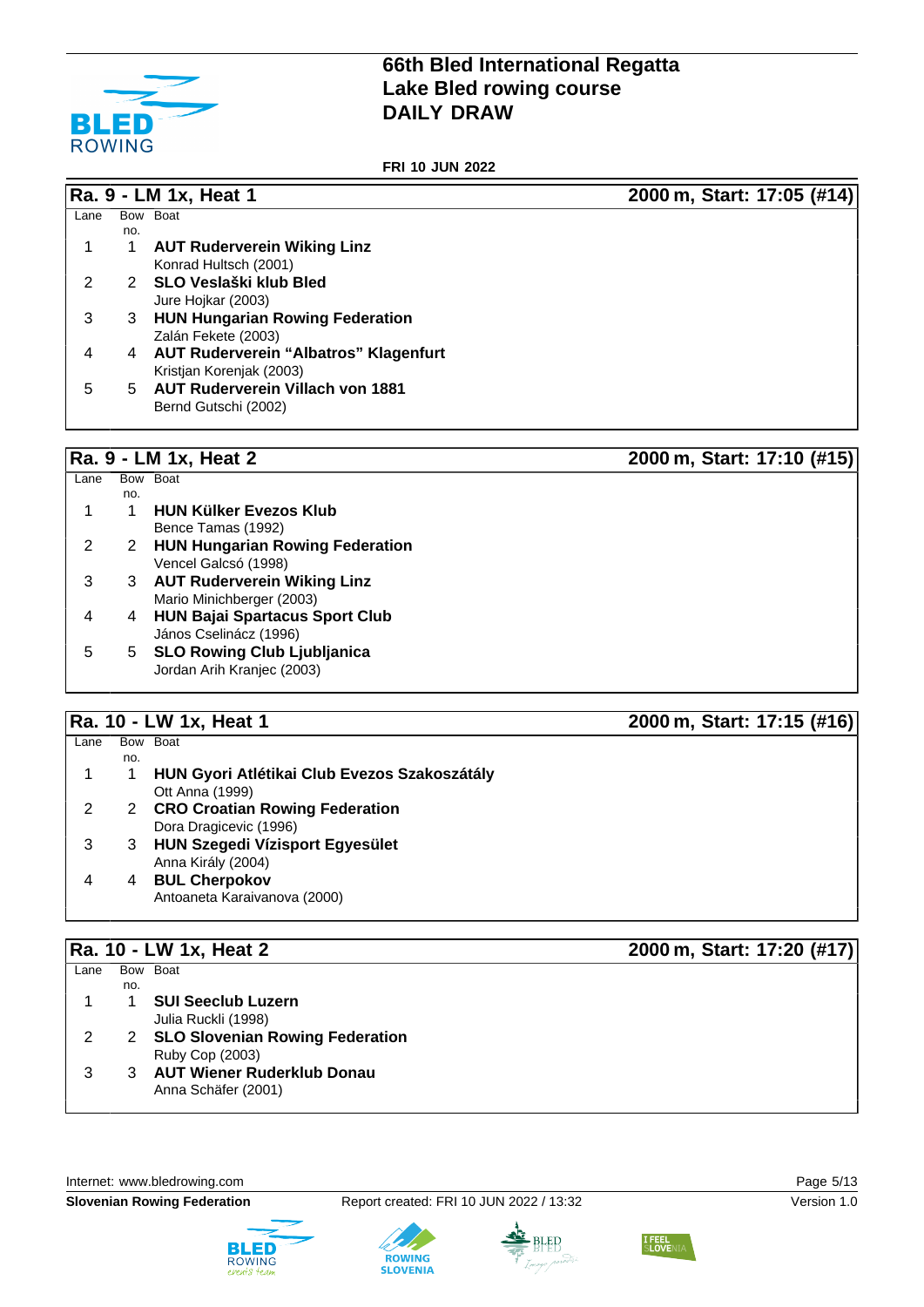

**FRI 10 JUN 2022**

### **Ra. 11 - JM 4-, Heat 1 2000 m, Start: 17:25 (#18)**  $Lane$ no. Bow Boat 1 1 **HUN Hungarian Rowing Federation** Ferenc Szigeti (2005), Amir Shah (2004), Áron Boros (2006), Péter László Gasztonyi (2005) 2 2 **HUN Hungarian Rowing Federation** Marcell Zudor (2004), Narék Dedeyan (2004), Attila Geszti (2004), Olivér Boros (2004) 3 3 **HUN Hungarian Rowing Federation** Áron Kalmár (2005), Ádám Csizmadia (2005), Simon Kunstár (2005), Ágoston Pálmai (2005) 4 4 **HUN Szegedi Vízisport Egyesület** Kristóf Horpácsy (2005), Patrik Lukács (2004), Márton Hajdú (2006), Bálint Pálka (2006) 5 5 **HUN Mosonmagyaróvári Vizisport Egyesület** Mátyás Demkó (2006), Ádám Hegedüs (2006), László Ko (2005), Patrik Varga (2006)

### **Ra. 11 - JM 4-, Heat 2 2000 m, Start: 17:30 (#19)**

### $Lane$ no. Bow Boat 1 1 **AUT WRC Pirat / 1. Wiener RC LIA / WRK Argonauten** Adam Cech (2006), Max Kofler (2006), Peter Horauer (2006), Timon Schulte-Umberg (2006) 2 2 **AUT Erster Wiener Ruderclub LIA** Daniel Wagner (2004), Elias Hautsch (2004), Julian Wienert (2005), Teodor-Tan Tschaikner (2004) 3 3 **CRO Croatian Rowing Federation** Matej Terlevic (2004), Sven Thomas Banovic (2005), Matej Galic (2004), Lovre Puh (2004) 4 4 **SLO VK Dravske elektrarne Maribor** Leo Hedl (2005), Niko Safran (2004), Miha Lobnik (2005), Liam Stuart Edmonston (2005)

### **Ra. 15 - BJM 1x, Heat 1 2000 m, Start: 17:35 (#20)**

| Lane |     | Bow Boat                           |
|------|-----|------------------------------------|
|      | no. |                                    |
|      |     | <b>SRB Veslacki klub Smederevo</b> |
|      |     | Jovan Marinkovic (2007)            |
| 2    |     | 2 CRO Croatian Rowing Federation   |
|      |     | Petar Jukic (2006)                 |
| 3    |     | 3 SRB Veslacki klub Graficar       |
|      |     | Ognien Dobric (2007)               |
| 4    |     | 4 SRB Veslacki klub Begej 1883     |
|      |     | Miloš Lavirac (2006)               |
| 5    |     | 5 SLO Veslaški klub Bled           |
|      |     | Nikola Halleger (2006)             |
|      |     |                                    |

Internet: [www.bledrowing.com](http://www.bledrowing.com) Page 6/13







**ROWING** 



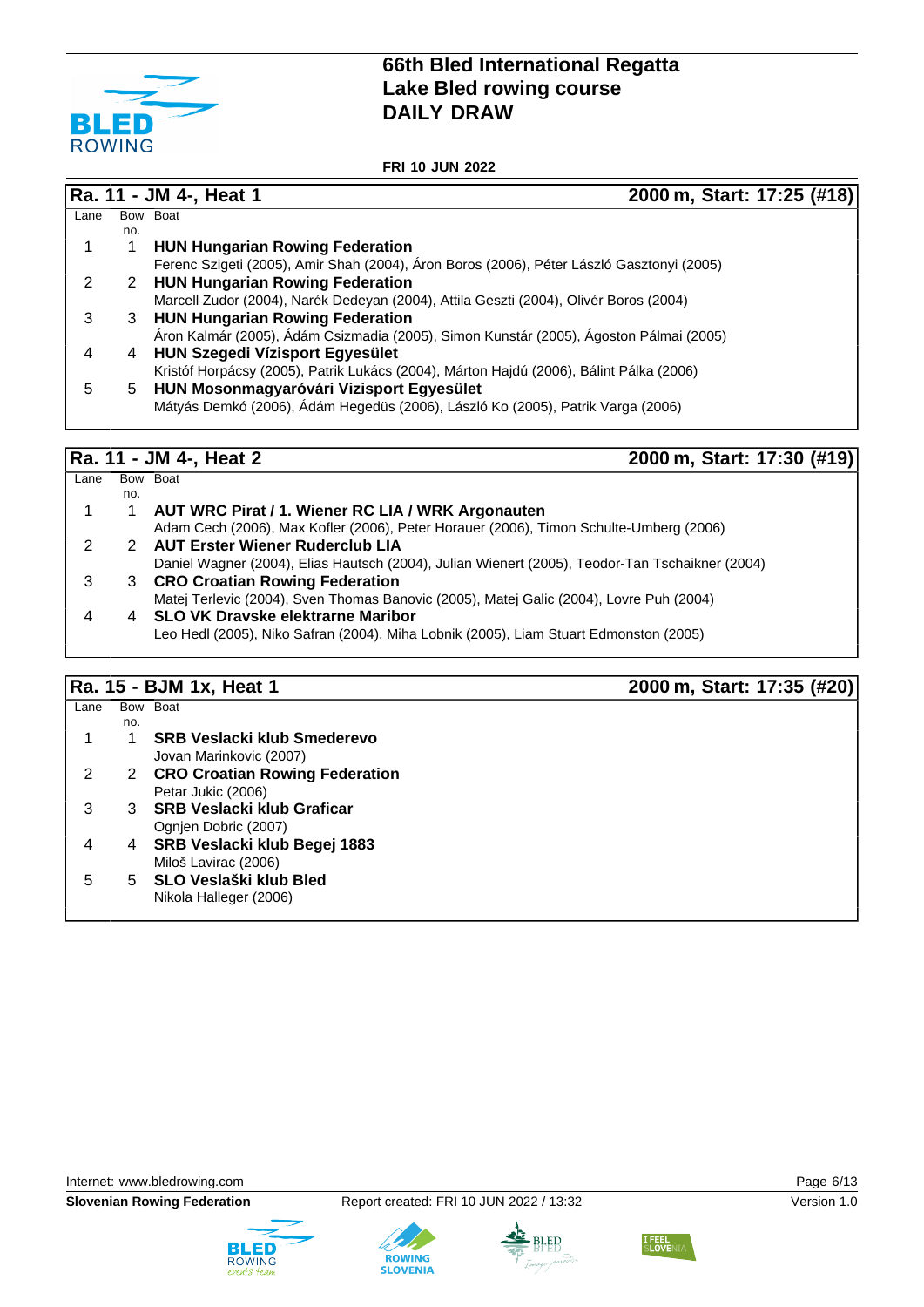

**FRI 10 JUN 2022**

|      |     | Ra. 15 - BJM 1x, Heat 2        | 2000 m, Start: 17:40 (#21) |
|------|-----|--------------------------------|----------------------------|
| Lane |     | Bow Boat                       |                            |
|      | no. |                                |                            |
|      |     | <b>SRB Veslacki klub Tamiš</b> |                            |
|      |     | Damjan Stojkovic (2006)        |                            |
| 2    | 2   | SVK Slovenský veslársky klub   |                            |
|      |     | Michal Žemla (2006)            |                            |
| 3    | 3   | <b>SRB Veslacki klub Palic</b> |                            |
|      |     | Sergej Cipak (2006)            |                            |
| 4    | 4   | <b>SUI Seeclub Luzern</b>      |                            |
|      |     | Mark Studhalter (2007)         |                            |
| 5    | 5   | SVK Slovenský veslársky klub   |                            |
|      |     | Oliver Šimek (2006)            |                            |
|      |     |                                |                            |

# **Ra. 15 - BJM 1x, Heat 3 2000 m, Start: 17:45 (#22)**

|     | Bow Boat                               |  |
|-----|----------------------------------------|--|
| no. |                                        |  |
|     | <b>AUT Erster Wiener Ruderclub LIA</b> |  |
|     | Joe Koch-Daubrawa (2006)               |  |
| 2   | <b>SLO Rowing Club Ljubljanica</b>     |  |
|     | Luka Valic (2007)                      |  |
| 3   | <b>HUN Bajai Spartacus Sport Club</b>  |  |
|     | Gorán Veto (2006)                      |  |
|     | <b>CRO Veslacki Klub Krka</b>          |  |
|     | Franko Dobra (2007)                    |  |
| 5   | <b>SUI Seeclub Luzern</b>              |  |
|     | Davide Muzzi (2006)                    |  |
|     |                                        |  |

## **Ra. 15 - BJM 1x, Heat 4 2000 m, Start: 17:50 (#23)**

| Lane |     | Bow Boat                               |
|------|-----|----------------------------------------|
|      | no. |                                        |
|      |     | SLO Veslaški klub Bled                 |
|      |     | Gal Zorman (2006)                      |
| 2    | 2   | <b>BUL Armeetz</b>                     |
|      |     | Maksim Atanasov (2007)                 |
| 3    | 3   | <b>CRO Croatian Rowing Federation</b>  |
|      |     | Petar Simone (2006)                    |
|      | 4   | <b>AUT Erster Wiener Ruderclub LIA</b> |
|      |     | Moritz Beran (2007)                    |
| 5    | 5.  | <b>AUT Erster Wiener Ruderclub LIA</b> |
|      |     | Max Kofler (2006)                      |
|      |     |                                        |









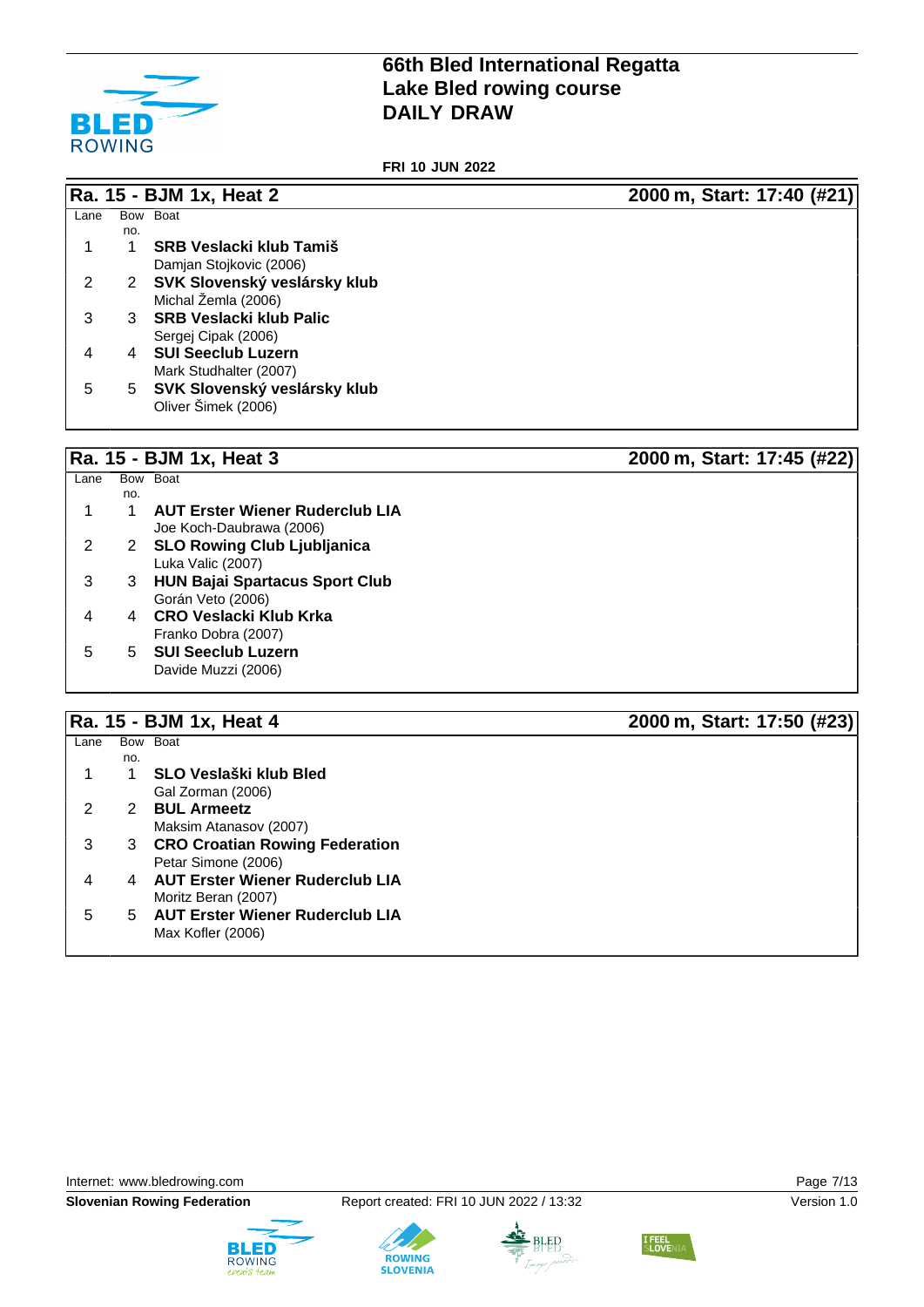

**FRI 10 JUN 2022**

# **Ra. 16 - BJW 1x, Heat 1 2000 m, Start: 17:55 (#24)**

| Lane |     | Bow Boat                               |
|------|-----|----------------------------------------|
|      | no. |                                        |
|      |     | SLO Veslaški klub Bled                 |
|      |     | Blažka Sedovšek (2008)                 |
| 2    | 2   | <b>AUT Erster Wiener Ruderclub LIA</b> |
|      |     | Johanna Vychytil (2007)                |
| 3    |     | 3 SLO VK Dravske elektrarne Maribor    |
|      |     | Lara Cas (2006)                        |
| 4    | 4   | SLO Veslaški klub Bled                 |
|      |     | Nika Janjuševic (2006)                 |
| 5    | 5   | <b>CRO Croatian Rowing Federation</b>  |
|      |     | Dora Balic (2006)                      |
|      |     |                                        |
|      |     |                                        |

# **Ra. 16 - BJW 1x, Heat 2 2000 m, Start: 18:00 (#25)**

| Lane |     | Bow Boat                                |
|------|-----|-----------------------------------------|
|      | no. |                                         |
|      |     | <b>AUT Wassersportverein Ottensheim</b> |
|      |     | Sophia Bötscher (2006)                  |
|      | 2   | <b>AUT Wiener Ruderklub Argonauten</b>  |
|      |     | Franziska Stögerer (2007)               |
| 3    | 3   | <b>CRO Croatian Rowing Federation</b>   |
|      |     | Lana Tucic (2006)                       |
|      |     | SLO Veslaški klub Bled                  |
|      |     | Una Radonjic (2006)                     |
| 5    | 5.  | <b>BUL Armeetz</b>                      |
|      |     | Rumyana Stoyanova (2008)                |
|      |     |                                         |

# **Ra. 16 - BJW 1x, Heat 3 2000 m, Start: 18:05 (#26)**

|      |     | $1141.19$ DUIT $111.0010$                | $2000$ iii, Oldi tirtoido (1120) |
|------|-----|------------------------------------------|----------------------------------|
| Lane |     | Bow Boat                                 |                                  |
|      | no. |                                          |                                  |
|      |     | <b>AUT Ruderverein Villach von 1881</b>  |                                  |
|      |     | Antonia Gigacher (2006)                  |                                  |
|      |     | <b>SLO VK Dravske elektrarne Maribor</b> |                                  |
|      |     | Hana Indihar (2007)                      |                                  |
|      |     | SLO Veslaški klub Bled                   |                                  |
|      |     | Sara Sedovšek (2006)                     |                                  |
|      | 4   | <b>SLO Rowing Club Argo</b>              |                                  |
|      |     | Andreja Jurišic (2007)                   |                                  |
|      |     |                                          |                                  |









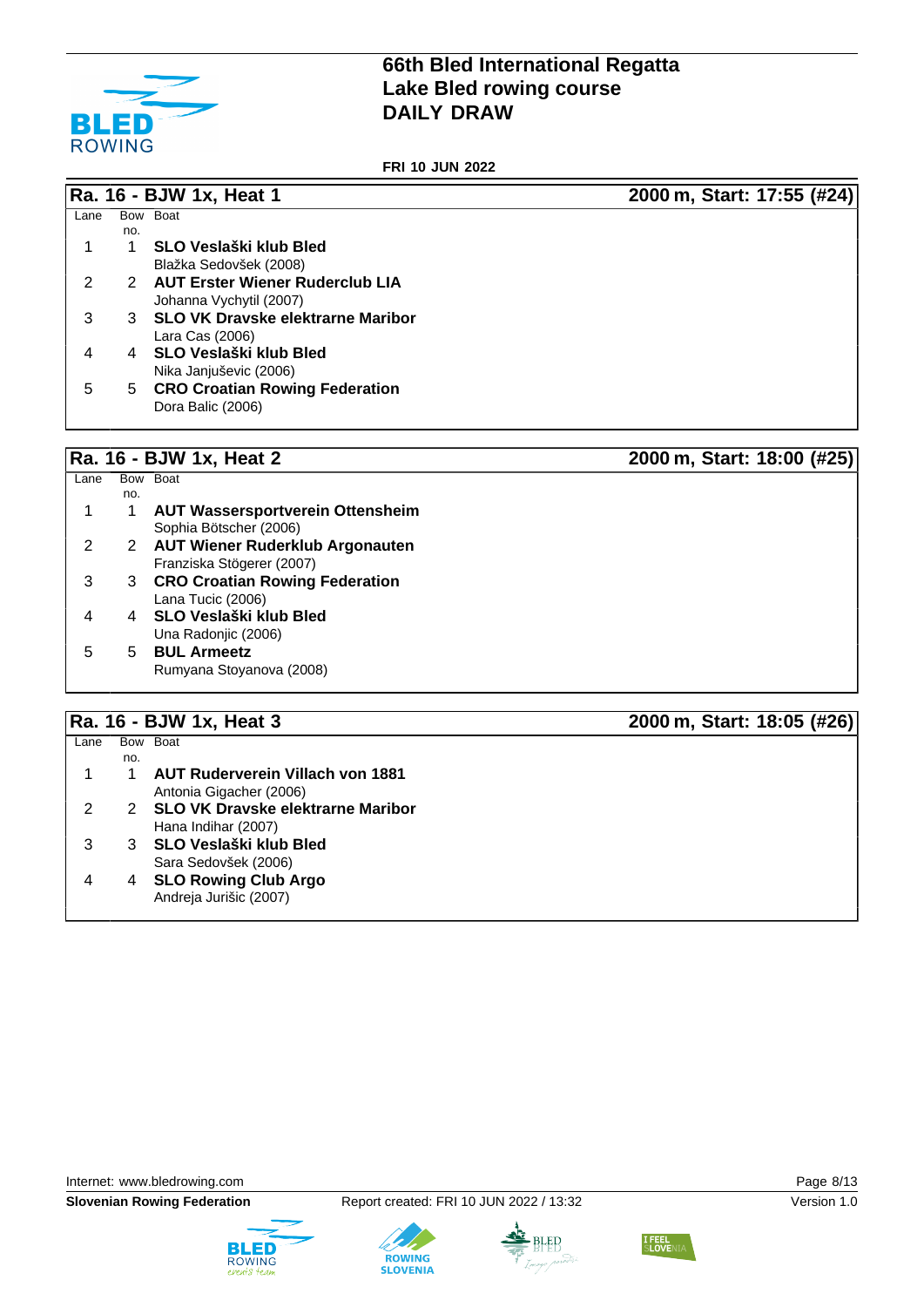

**FRI 10 JUN 2022**

|      |     | Ra. 17 - BJM 2x, Heat 1                         | 2000 m, Start: 18:10 (#27) |
|------|-----|-------------------------------------------------|----------------------------|
| Lane |     | Bow Boat                                        |                            |
|      | no. |                                                 |                            |
|      | 1   | <b>CRO Croatian Rowing Federation</b>           |                            |
|      |     | Marko Jurcic (2006), Toma Pavicic (2007)        |                            |
| 2    |     | 2 SRB VK Danubius / VK Smederevo                |                            |
|      |     | Marko Maric (2006), Lazar Živanovic (2006)      |                            |
| 3    |     | 3 CRO Croatian Rowing Federation                |                            |
|      |     | Jakov Horvat (2007), Lovro Rudec (2007)         |                            |
| 4    | 4   | <b>AUT WRC Pirat / WRK Argonauten</b>           |                            |
|      |     | Max Cagal (2007), Hippolyte Langlois (2006)     |                            |
| 5    | 5.  | <b>BUL CSKA</b>                                 |                            |
|      |     | Georgi Karamanov (2007), Kaloyan Ladzhov (2007) |                            |
| 6    | 6   | <b>SLO Rowing Club Ljubljanica</b>              |                            |
|      |     | Matija Valant Karat (2007), Nejc Kosmac (2006)  |                            |
|      |     |                                                 |                            |

# **Ra. 17 - BJM 2x, Heat 2 2000 m, Start: 18:15 (#28)**

| Lane |     | Bow Boat                                        |
|------|-----|-------------------------------------------------|
|      | no. |                                                 |
|      |     | SLO Veslaški klub Bled                          |
|      |     | Jaka Dolar (2006), Paskal Ažman (2006)          |
|      |     | <b>AUT Linzer RV Ister / RC Wels</b>            |
|      |     | Leo Labak (2006), Balduin Reitzinger (2007)     |
|      |     | 3 CRO Veslacki Klub Krka                        |
|      |     | Jakov Slavica (2007), Marko Martinovic (2007)   |
| 4    | 4   | SRB Veslacki klub Begej 1883                    |
|      |     | Vuk Božic (2006), Ognjen Kostin (2006)          |
| 5    | 5.  | <b>BUL Akademik Sofia</b>                       |
|      |     | Hristo Velikov (2006), Mario Neykov (2006)      |
| 6    | 6   | <b>HUN Szolnoki Sportcentrum / MTK Budapest</b> |
|      |     | Dániel Drávucz (2007), Sámuel Gottfried (2006)  |
|      |     |                                                 |

## **Ra. 17 - BJM 2x, Heat 3 - Ccncelled 2000 m, Start: 18:20 (#29)**

Lane Bow Boat no.

# **Ra. 18 - BJW 2x, Heat 1 2000 m, Start: 18:25 (#30)**

|      | INA. IV - DJYY ZA, II <del>C</del> AL I<br>$2000$ III, Oldit. 10.29 ( $\pi$ 90) |                                             |  |  |
|------|---------------------------------------------------------------------------------|---------------------------------------------|--|--|
| Lane |                                                                                 | Bow Boat                                    |  |  |
|      | no.                                                                             |                                             |  |  |
|      |                                                                                 | <b>AUT Erster Wiener Ruderclub LIA</b>      |  |  |
|      |                                                                                 | Elizaveta Mazets (2006), Ines Wagner (2007) |  |  |
|      | 2                                                                               | CRO Veslacki Klub Trešnjevka                |  |  |
|      |                                                                                 | Nika Rabic (2006), Hana Tužinski (2006)     |  |  |
| 3    | 3                                                                               | <b>HUN Danubius Nemzeti Hajós Egylet</b>    |  |  |
|      |                                                                                 | Natasa Dér (2007), Abigél Kovácsy (2007)    |  |  |
| 4    | 4                                                                               | <b>CRO Croatian Rowing Federation</b>       |  |  |
|      |                                                                                 | Leni Baraba (2007), Laura Lalic (2006)      |  |  |
| 5    | 5.                                                                              | HUN Magyar Testgyakorlók Köre Budapest      |  |  |
|      |                                                                                 | Anna Elekes (2007), Emma Vágó (2007)        |  |  |
|      |                                                                                 |                                             |  |  |

Internet: [www.bledrowing.com](http://www.bledrowing.com) **Page 9/13** 











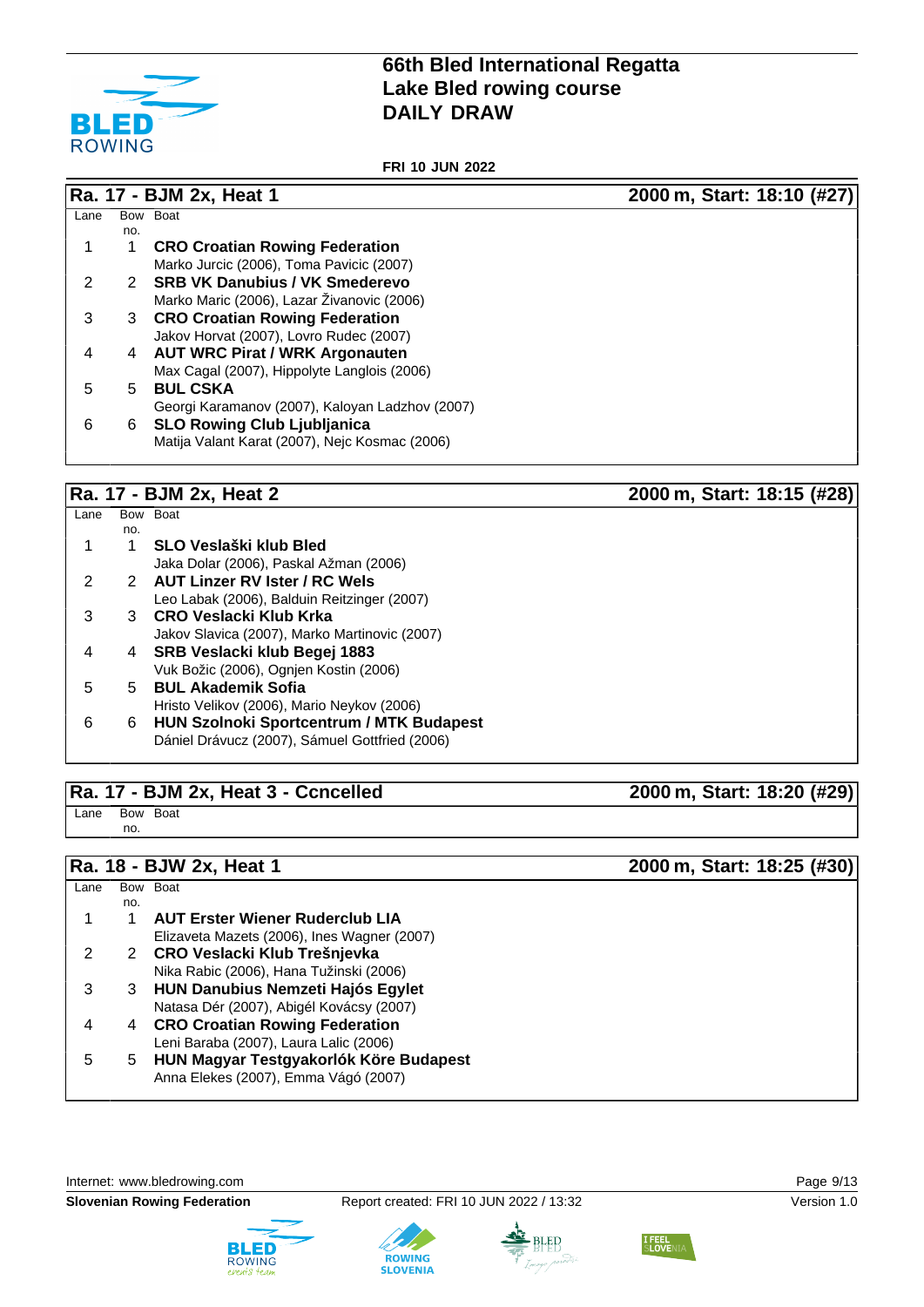

**FRI 10 JUN 2022**

**Ra. 18 - BJW 2x, Heat 2 2000 m, Start: 18:30 (#31)**

| Lane | Bow | <b>Boat</b>                                       |
|------|-----|---------------------------------------------------|
|      | no. |                                                   |
| 1    | 1   | <b>HUN Szegedi Vízisport Egyesület</b>            |
|      |     | Lilla Mácsai (2007), Blanka Napsugár Szabó (2006) |
| 2    |     | <b>BUL CSKA</b>                                   |
|      |     | Yana Dimcheva (2007), Mihaela Metodieva (2006)    |
| 3    | 3   | <b>AUT Ruderverein Wiking Linz</b>                |
|      |     | Alina Paroubek (2006), Isabella Baumann (2007)    |
| 4    | 4   | HUN Magyar Testgyakorlók Köre Budapest            |
|      |     | Zsófia Bálint (2007), Blanka Karajz (2007)        |
| 5    | 5   | <b>HUN Danubius Nemzeti Hajós Egylet</b>          |
|      |     | Noa Régner (2007), Fanni Helfer (2007)            |
|      |     |                                                   |

### **Ra. 19 - M 1x, Heat 1 2000 m, Start: 18:35 (#32)**

Lane Bow Boat no. 1 1 **SLO Slovenian Rowing Federation** Rajko Hrvat (1986) 2 2 **SUI Seeclub Luzern** Felician Bossart (2000) 3 3 **SLO Veslaški klub Bled** Isak Žvegelj (2000) 4 4 **SLO Rowing Club Argo** Matija Kocjancic (1998) 5 5 **AUT Wiener Ruder Club Donaubund** Paul Heindl (1998)

### **Ra. 19 - M 1x, Heat 2 2000 m, Start: 18:40 (#33)**

| Lane |     | Bow Boat                                 |  |
|------|-----|------------------------------------------|--|
|      | no. |                                          |  |
|      |     | <b>CRO Croatian Rowing Federation</b>    |  |
|      |     | Damir Martin (1988)                      |  |
|      |     | <b>HUN Hungarian Rowing Federation</b>   |  |
|      |     | Botond Tompits (2002)                    |  |
|      | 3   | <b>CRO Hrvatski Veslacki Klub Mornar</b> |  |
|      |     | Bartol Bucan (2003)                      |  |
|      | 4   | <b>HUN Csepel Evezos Klub SE</b>         |  |
|      |     | Márton Hopp (1998)                       |  |
| 5    | 5.  | <b>CRO Hrvatski Veslacki Klub Mornar</b> |  |
|      |     | Antonio Zorica (2003)                    |  |
|      |     |                                          |  |







**ROWING** 



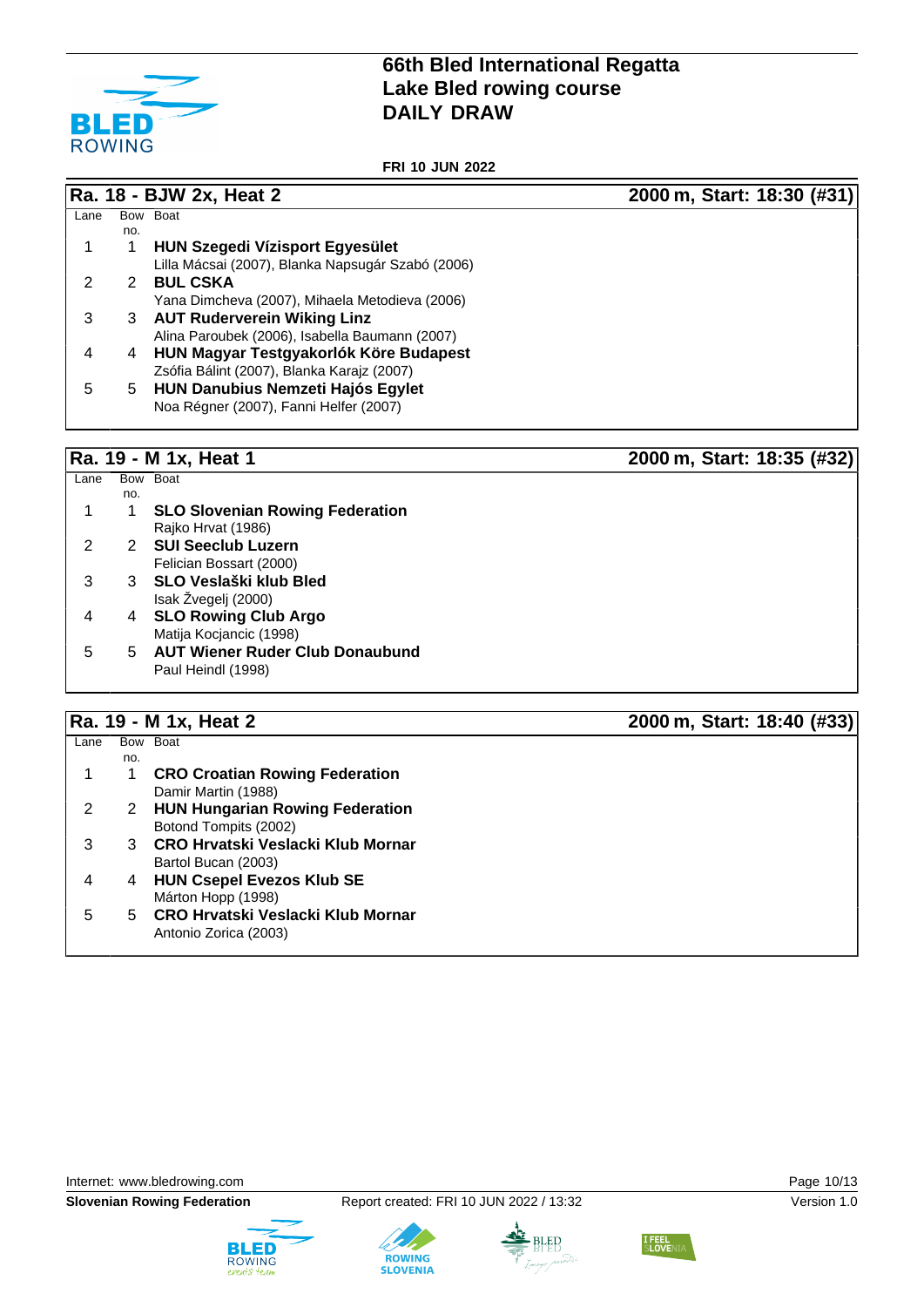

**FRI 10 JUN 2022**

**Ra. 19 - M 1x, Heat 3 2000 m, Start: 18:45 (#34)**

| <b>HUN Hungarian Rowing Federation</b> |
|----------------------------------------|
| Bence Szklenka (2001)                  |
| SLO Veslaški klub Bled<br>2            |
| Semen Kravchuk (2002)                  |
| 3 SLO VK Dravske elektrarne Maribor    |
| Oskar Marinic (2002)                   |
| <b>AUT Ruderverein Wiking Linz</b>     |
| Paul Hauser (2002)                     |
|                                        |
| 4                                      |

Lane Bow Boat

# **Ra. 20 - W 1x, Heat 1 2000 m, Start: 18:50 (#35)**

|   | no. |                                        |
|---|-----|----------------------------------------|
| 1 |     | <b>SLO Slovenian Rowing Federation</b> |
|   |     | Nina Kostanjšek (1993)                 |
| 2 | 2   | SRB Veslacki klub Begej 1883           |
|   |     | Snežana Jakovljevic (2003)             |
| 3 | 3   | <b>AUT Linzer Ruderverein Ister</b>    |
|   |     | Birgit Pühringer (1989)                |
| 4 |     | <b>HUN Hungarian Rowing Federation</b> |
|   |     | Janka Zsíros (2000)                    |

## **Ra. 20 - W 1x, Heat 2 2000 m, Start: 18:55 (#36)**

| Lane |     | Bow Boat                                 |
|------|-----|------------------------------------------|
|      | no. |                                          |
|      |     | AUT Korneuburger Ruderverein Alemannia   |
|      |     | Chiara Halama (1998)                     |
|      | 2   | <b>HUN Danubius Nemzeti Hajós Egylet</b> |
|      |     | Boróka Elek (2001)                       |
| 3    | 3   | SVK Veslársky klub Slávia Stu            |
|      |     | Anastasia lakovlev (2003)                |
| 4    | 4   | <b>HUN Hungarian Rowing Federation</b>   |
|      |     | Flóra Galcsó (2001)                      |
|      |     |                                          |

# **Ra. 21 - M 2x, Heat 1 2000 m, Start: 19:00 (#37)**

| Lane |     | Bow Boat                                            |
|------|-----|-----------------------------------------------------|
|      | no. |                                                     |
|      |     | <b>CRO Croatian Rowing Federation</b>               |
|      |     | Martin Sinkovic (1989), Valent Sinkovic (1988)      |
|      |     | <b>AUT Wiener Ruder Club Donaubund</b>              |
|      |     | Armin Auerbach (1999), thomas lehner (1999)         |
| 3    | 3   | <b>SUI Seeclub Luzern</b>                           |
|      |     | Raphael Studhalter (2002), Niklas Grobert (1994)    |
|      | 4   | <b>CRO Croatian Rowing Federation</b>               |
|      |     | Goran Mahmutovic (2000), Boris Cesarec (1998)       |
| 5    |     | 5 SVK Slovak Rowing Federation                      |
|      |     | Ondrej Kovacovic (1996), Jakub Herhonek (2002)      |
| 6    | 6   | <b>BUL Rowing club Bourgas</b>                      |
|      |     | Atanas Grezdelev (1994), Krasimir Zhelyazkov (1988) |
|      |     |                                                     |

Internet: [www.bledrowing.com](http://www.bledrowing.com) **Page 11/13** 

**Slovenian Rowing Federation** Report created: FRI 10 JUN 2022 / 13:32 Version 1.0







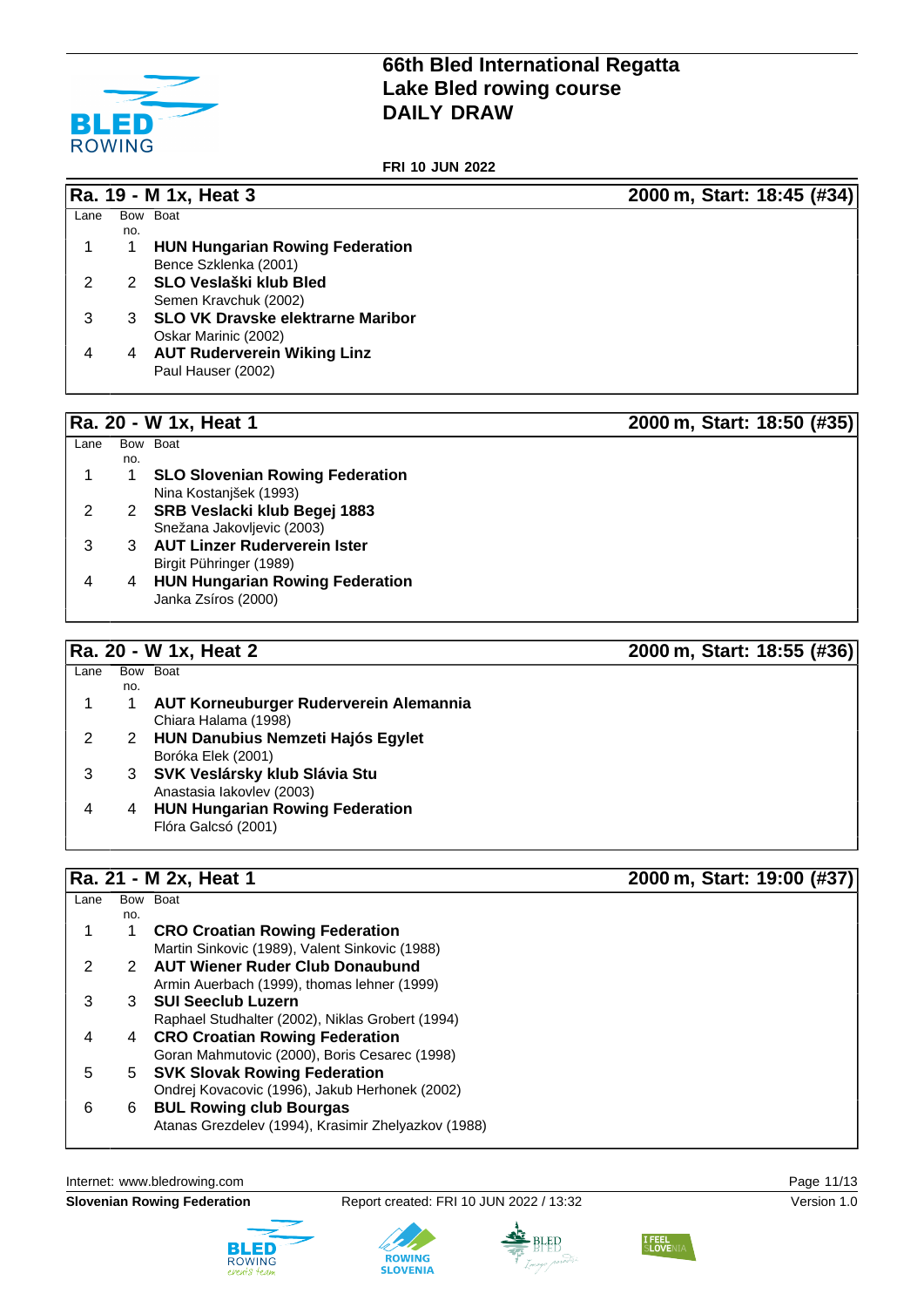

**FRI 10 JUN 2022**

|      |     | Ra. 21 - M 2x, Heat 2                        | 2000 m, Start: 19:05 (#38) |
|------|-----|----------------------------------------------|----------------------------|
| Lane |     | Bow Boat                                     |                            |
|      | no. |                                              |                            |
|      |     | <b>BUL Bulgarian Rowing Federation</b>       |                            |
|      |     | Mario Simeonov (1996), Boris Yotov (1996)    |                            |
| 2    |     | 2 CRO Croatian Rowing Federation             |                            |
|      |     | David Sain (1988), Ivan Piton (1993)         |                            |
| 3    | 3   | HUN Mosonmagyaróvári Vizisport Egyesület     |                            |
|      |     | Bence Vigh (1998), Dávid Nagy (2003)         |                            |
| 4    | 4   | CRO Veslacki Klub Trešnjevka                 |                            |
|      |     | Mihael Girotto (1999), Viktor Pujas (2001)   |                            |
| 5    | 5   | <b>CRO Croatian Rowing Federation</b>        |                            |
|      |     | Davor Poljancic (2003), Roko Boskovic (2003) |                            |
| 6    | 6   | <b>BUL Bulgarian Rowing Federation</b>       |                            |
|      |     | Hristo Neshev (2003), Stefan Mutich (2004)   |                            |
|      |     |                                              |                            |
|      |     |                                              |                            |
|      |     |                                              |                            |

### **Ra. 22 - W 2x, Heat 1 2000 m, Start: 19:10 (#39)**

| Lane |     | Bow Boat                                                      |
|------|-----|---------------------------------------------------------------|
|      | no. |                                                               |
|      |     | HUN Danubius Nemzeti Hajós Egylet                             |
|      |     | Stefánia Musza (2001), Szofi Tóth (2001)                      |
|      | 2   | <b>HUN Hungarian Rowing Federation</b>                        |
|      |     | Natália Luca Kas (2002), Viktória Harsányi (2003)             |
| 3    |     | AUT Salzburger RK MÖVE / Völkermarkter STV 1868; Sekt. Rudern |
|      |     | Tabea Minichmayr (1999), Katharina Lobnig (1998)              |
| 4    |     | CRO Hrvatski Veslacki Klub Mornar                             |
|      |     | Lea Farac (2000), Nina Farac (2003)                           |
| 5.   | 5.  | <b>AUT Erster Wiener Ruderclub LIA</b>                        |
|      |     | Laura Boyer (2003), Paula Horauer (2002)                      |
|      |     |                                                               |

# **Ra. 22 - W 2x, Heat 2 2000 m, Start: 19:15 (#40)**

| Lane |     | Bow Boat                                                |
|------|-----|---------------------------------------------------------|
|      | no. |                                                         |
|      |     | <b>CRO Veslacki Klub Zagreb</b>                         |
|      |     | Petra Mikic (2003), Tamara Razvalic (2003)              |
|      |     | <b>AUT Wiener Ruder Club Donaubund</b>                  |
|      |     | Mirta Buchinger-Cvar (1984), Laura Piontek-Bakic (1988) |
|      | З   | <b>HUN Hungarian Rowing Federation</b>                  |
|      |     | Eszter Fehérvári (2002), Dorina Szili (2000)            |
|      | 4   | AUT Union RV Pöchlarn / RV Wiking Linz                  |
|      |     | Emma Gutsjahr (2004), Greta Haider (2005)               |
|      |     |                                                         |

Internet: [www.bledrowing.com](http://www.bledrowing.com) **Page 12/13**